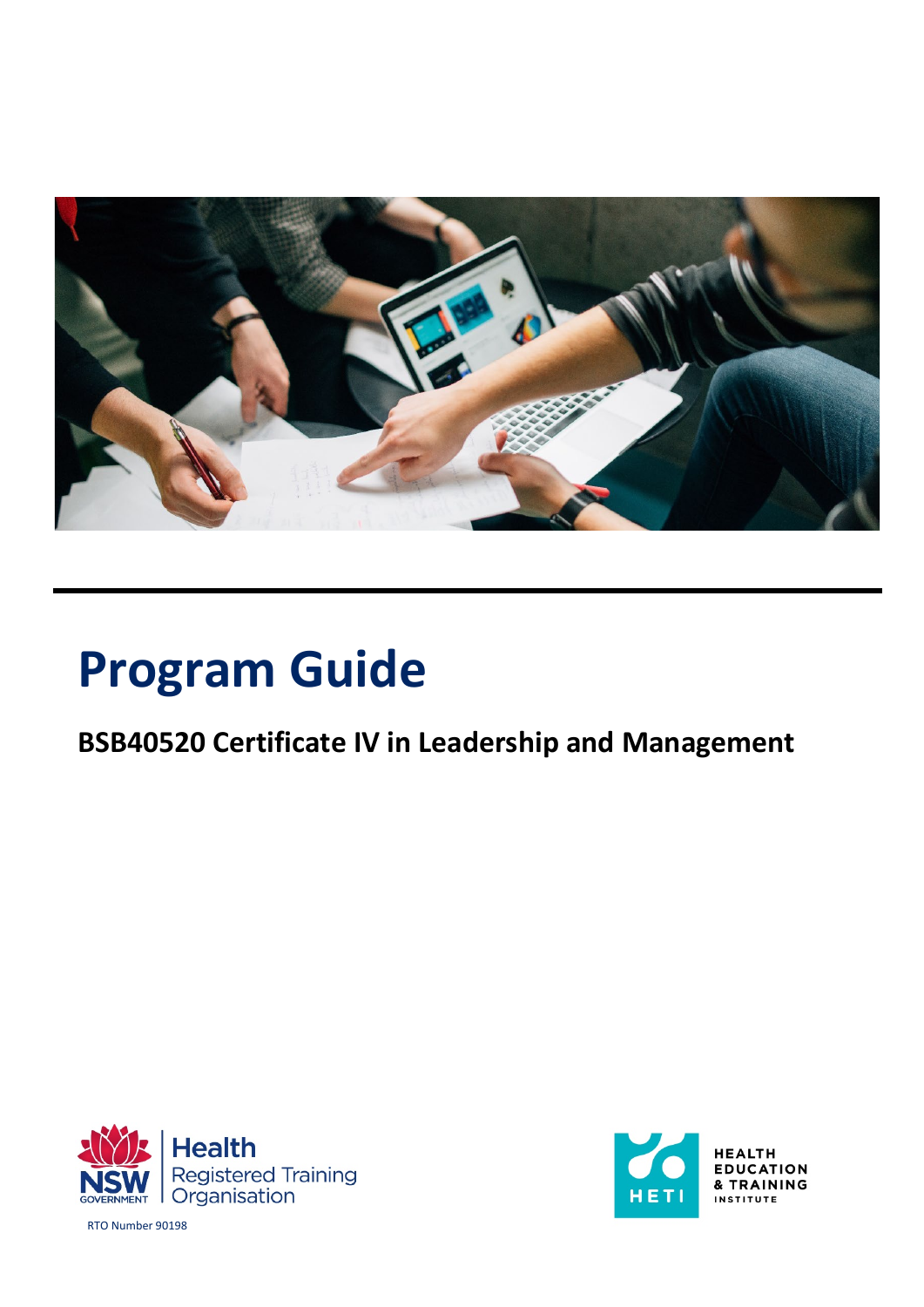© NSW Ministry of Health - v1.0 July 2019

This work is copyright. It may be reproduced in whole or in part for study training purposes subject to the inclusion of an acknowledgement of the source. It may not be reproduced for commercial usage or sale. Reproduction for purposes other than those indicated above, requires written permission from the NSW Ministry of Health.

v1.0 Published October 2019 by Centre for Education and Workforce Development Sydney Local Health District

#### **Delivery Site Address**

Centre for Education & Workforce Development (CEWD) Building 301, Entrance Gate A Corner Balmain and Cecily Street LILYFIELD NSW 2040

#### **Delivery Site Administration Office:**

Phone: (02) 8755 3500 Email: SLHD-CEWD@health.nsw.gov.au Intranet: <http://www.slhd.nsw.gov.au/cewd/default.html> Internet: [http://www.health.nsw.gov.au](http://www.health.nsw.gov.au/)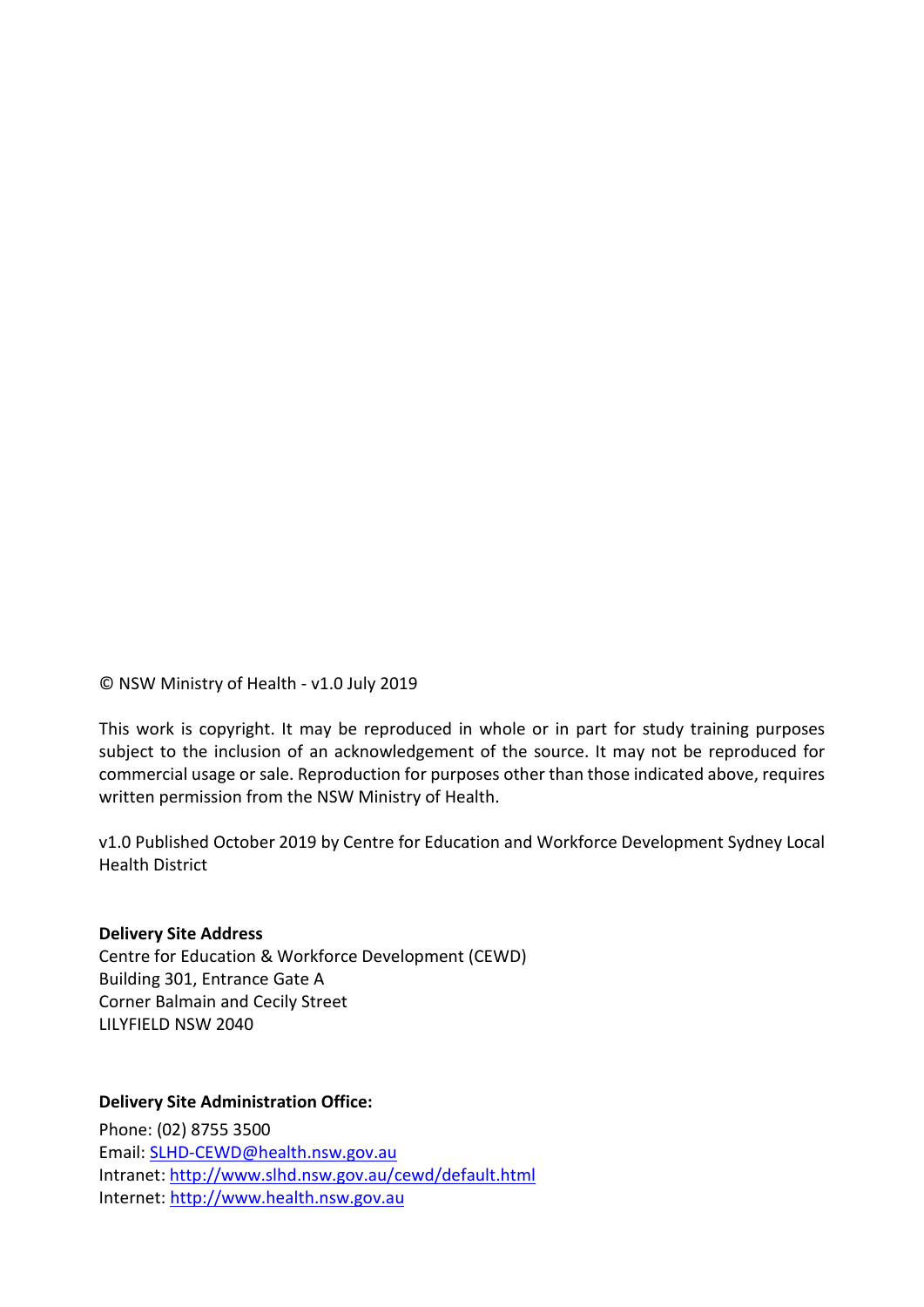# **Table of Contents**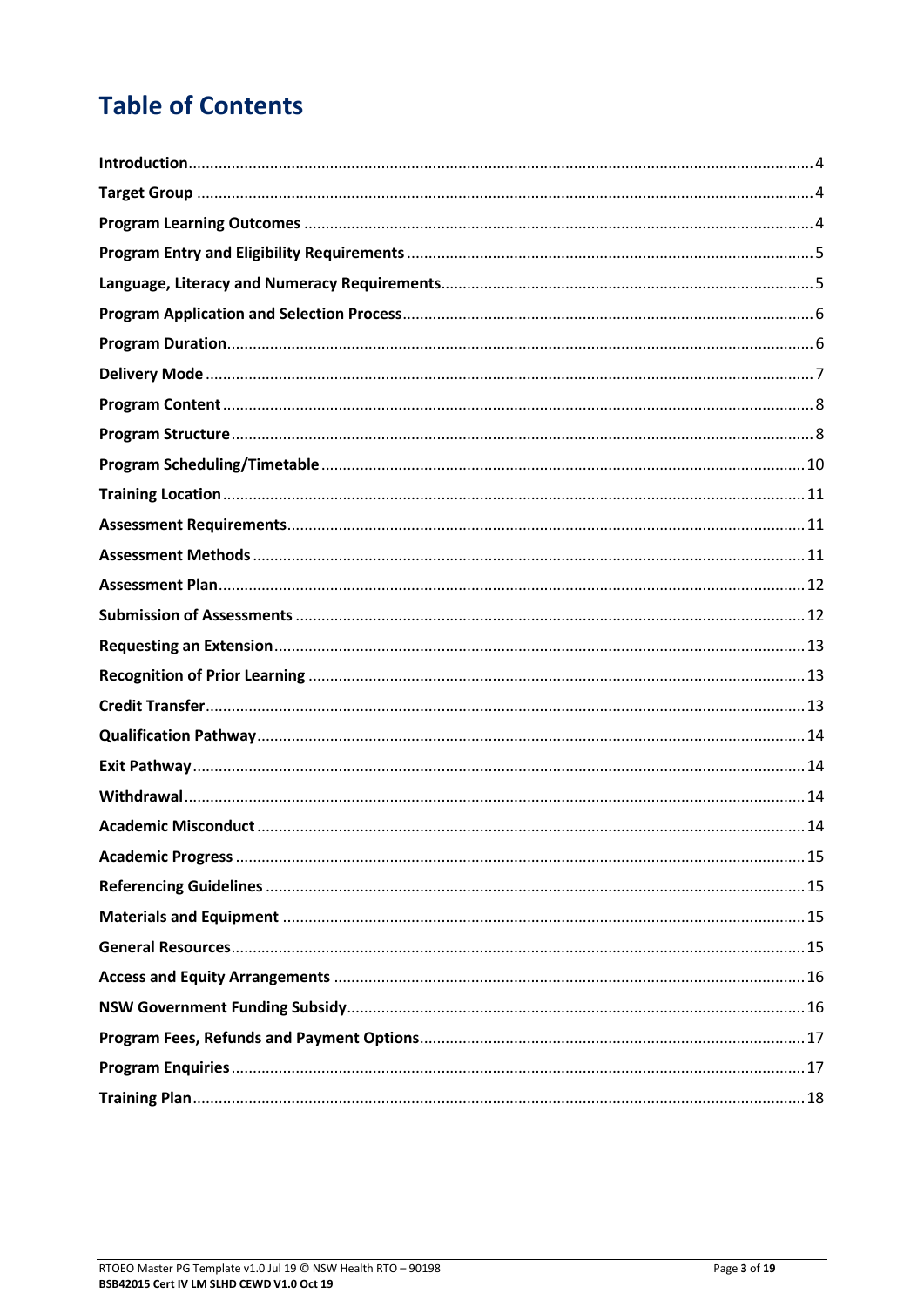### <span id="page-3-0"></span>**Introduction**

Welcome to BSB40520 Certificate IV in Leadership and Management program undertaken at the Centre for Education and Workforce Development, Sydney Local Health District.

This document aims to inform interested applicants of the essential elements of the BSB40520 Certificate IV in Leadership and Management

This qualification will enable you to master the theoretical and practical elements of leadership and management. The focus of this program is on learning through workplace experiences and change initiatives. You will explore leadership and management concepts and principles to ensure successful application of these practices in the workplace.

For further information, prospective students should refer to the NSW Health RTO Student Handbook, which can be found by following this link: [https://www.slhd.nsw.gov.au/services/rto/students\\_policies.html](https://www.slhd.nsw.gov.au/services/rto/students_policies.html)

### <span id="page-3-1"></span>**Target Group**

The BSB40520 Certificate IV in Leadership and Management is targeted at existing, aspiring and emerging leaders who may have a variety of academic, work and life experiences. Students will be drawn from the LHD who may be required to provide leadership to health staff in clinical and nonclinical roles.

Students:

- may be currently supervising a team of staff
- may aspire to supervise a team of staff
- have actively sought inclusion in the training program

This course is an opportunity for existing, emerging and aspiring managers to develop the required skills and knowledge to manage or lead people and contribute to improving workplace culture.

#### <span id="page-3-2"></span>**Program Learning Outcomes**

At the end of this program, you will have the knowledge and skills to:

- Demonstrate leadership in the workplace
- Apply communication strategies in the workplace
- Lead effective workplace relationships
- Lead and facilitate a team
- Coordinate business operational plans
- Facilitate continuous improvement
- Apply business risk management processes
- Implement and monitor WHS policies, procedures and programs
- Implement customer service strategies
- Manage Personal Health and Wellbeing
- Develop personal work priorities
- Develop and use emotional intelligence

No licensing, legislative or certification requirements apply to this qualification.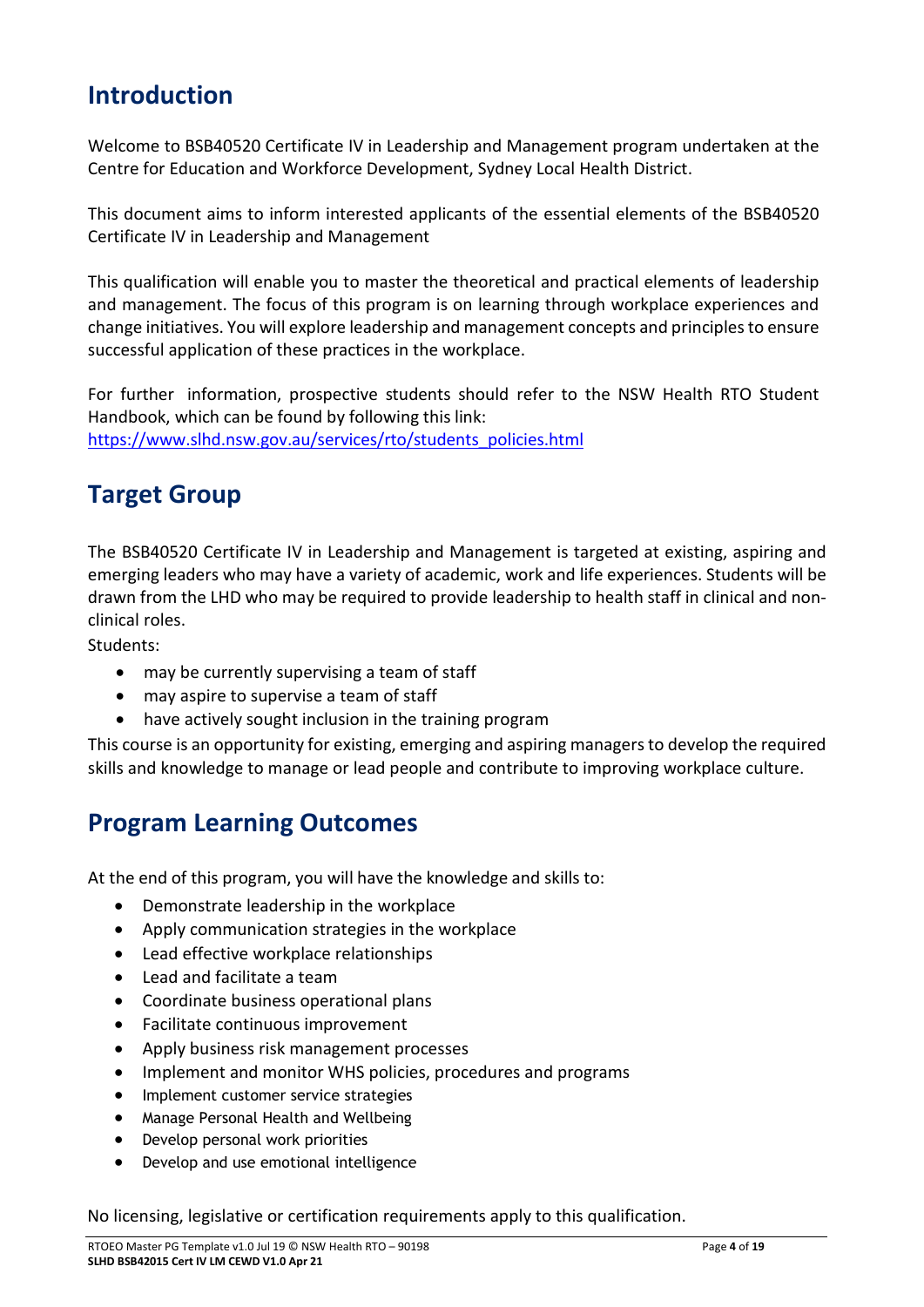### <span id="page-4-0"></span>**Program Entry and Eligibility Requirements**

Students must be existing, aspiring or emerging leaders in SLHD with a variety of relevant academic, work and life experiences. They:

- May be currently supervising a team of staff
- may aspire and have potential to supervise/manage a team of staff

Students must be NSW Health staff and be nominated by their manager and have completed all pre-enrolment approvals and requirements before enrolment in the BSB40520 Certificate IV in Leadership and Management. Students are required to complete:

- An expression of interest (EOI) application process is completed prior to enrolment.
- An LLN assessment at enrolment to ensure that the student is equipped with the learning, literacy and numeracy skills to effectively engage in the course.
- Application and approval processes to be completed by applicant and their manager via My Health Learning.

#### <span id="page-4-1"></span>**Language, Literacy and Numeracy Requirements**

All NSW Health RTO programs require you to meet minimum English language levels before you enrol. To get the most from your program, you should be able to read online material and textbooks, complete written assignments and conduct research independently. Your study will include online assessments, text-based discussions and collaboration.

Some programs require prospective students to complete an LLN assessment to determine if they have the required LLN skills to participate in the program. Where the student is deemed not to have the required level of LLN skills, NSW Health RTO will plan a program of support to enable the student to develop the required levels of skills prior to enrolling in the program or refer the student to an external provider to develop these skills.

This program requires you to sit the LLN assessment using an online tool called LLN Robot. Your course coordinator will send you out a flyer explaining the process.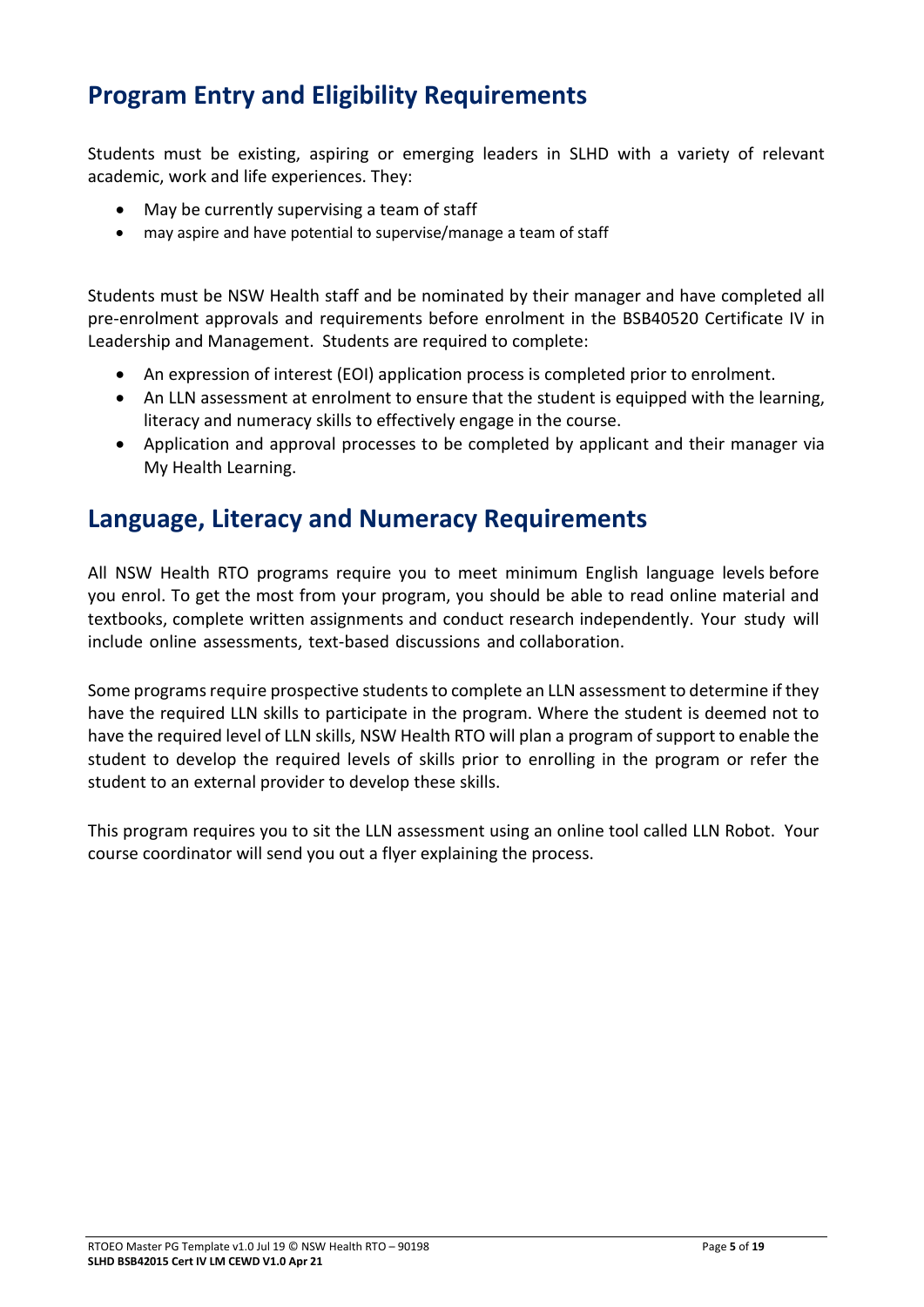### <span id="page-5-0"></span>**Program Application and Selection Process**

#### **Application**

All students must apply for this Program via the completion of an Expression of Interest. You must obtain your Manager's approval to undertake the Program.

#### **Expression of Interest (EOI)**

All EOIs will be assessed and a decision will be made by the program coordinators on the most suitable applicants. If further information is required, an interview may also be conducted. Successful applicants will be notified of their acceptance into the program as soon as practicable after the EOI closing date.

#### **Selection**

Successful applicants into the program will be provided with a formal offer to commence the Program. Once the offer of acceptance is completed and returned to the program coordinator, you will then be required to complete your enrolment by following the NSW Health RTO Enrolment Requirements indicated below.

#### **Enrolment Process**

Successful applicants will be required to complete the following NSW Health RTO enrolment requirements before program commencement:

- 1. Unique Student Identifier
- 2. AVETMISS
- 3. RTO Participant Declaration
- 4. RTO Enrolment Data Collection Form
- 5. Any other related forms specific to the program

The delivery site administration office will contact the successful applicants with guidelines on how to complete these requirements.

#### <span id="page-5-1"></span>**Program Duration**

This program is delivered over an 11 month period, commencing on 11 June 2021 and finishing on 31 May 2022.

During this period students will:

- Attend:
	- 10 face to face full or part day sessions directly related to the units of competency
	- 1 additional face to face full day Conflict Resolution course
- Undertake:
	- Workplace activities including a workplace continuous improvement project, substantial communication activity, WHS inspections, and various other workplace activities as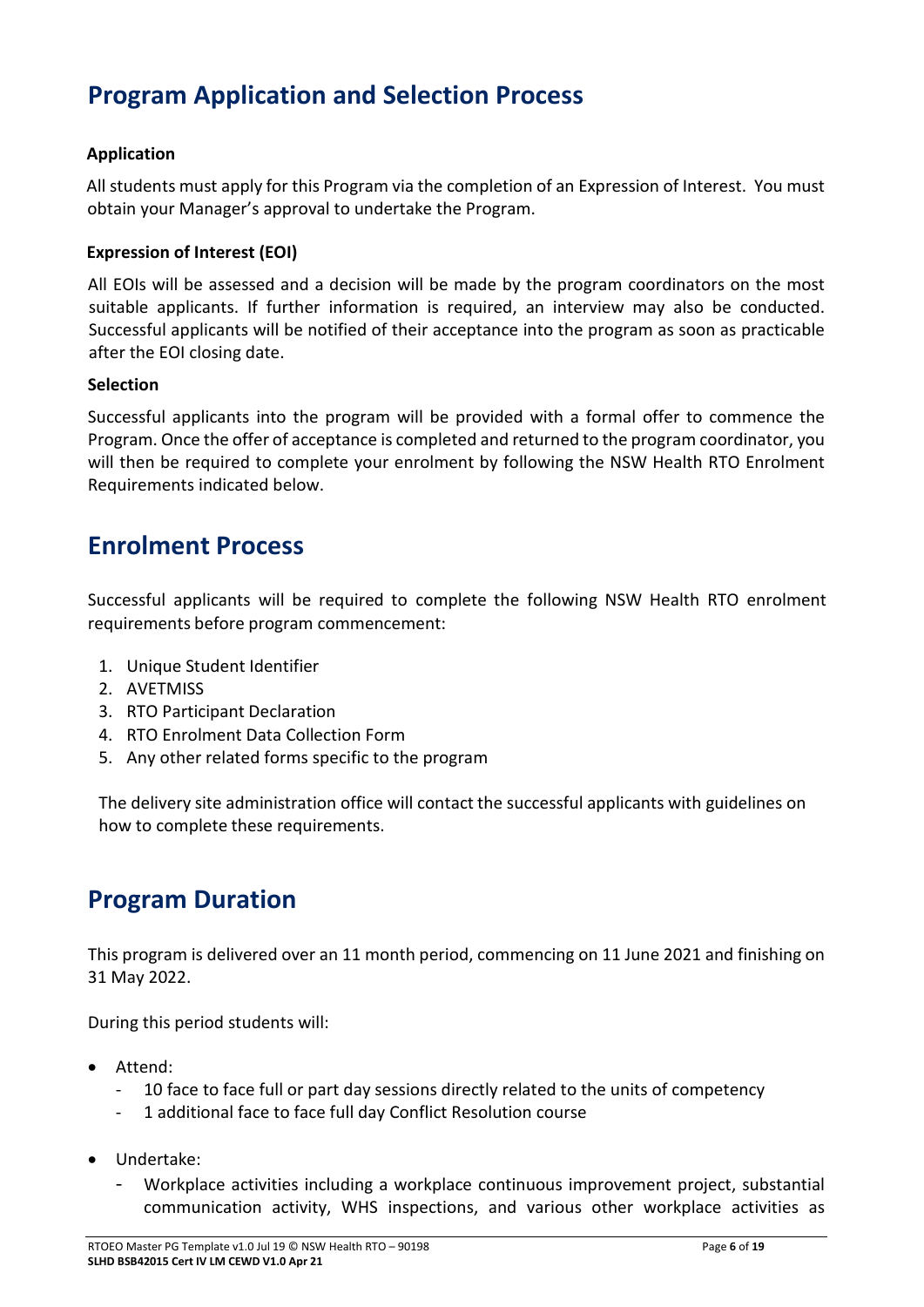outlined in the Student Assessment Workbooks.

- Complete and submit all assessment requirements by the due dates
- You must attend all sessions outlined in the table below. These sessions are designed to help enhance your knowledge and skills in relation to the unit/s of competency covered under this qualification.
- You will also be required to undertake a range of self-directed learning such as pre-reading of learning materials, research, undertaking online modules and a range of relevant workplace learning activities. This is estimated to be a **minimum** of four (4) hours of personal study time per week, with some of these activities being able to be undertaken as part of daily work activities.

### <span id="page-6-0"></span>**Delivery Mode**

#### **This qualification is delivered through:**

- Face-to-face and virtual workshops
- Online learning via the Moodle and My Health Learning eLearning modules
- Workplace on-the-job learning
- Online forums and chats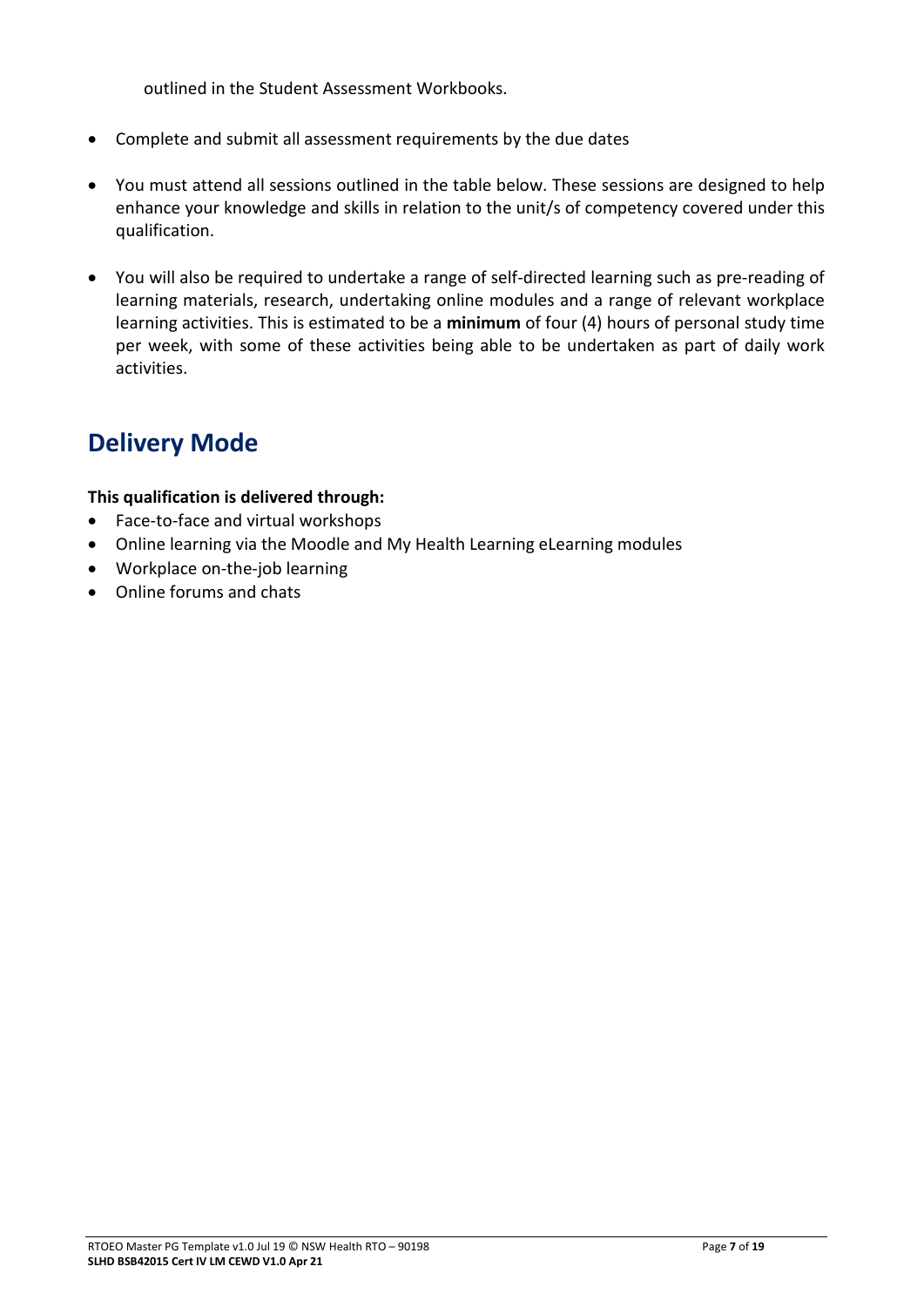### <span id="page-7-0"></span>**Program Content**

This qualification requires the completion of 12 Units of Competency made up of 4 Core Units and 8 Elective Units.

| <b>Code</b> | <b>Unit title</b>                                              | <b>Core/Elective</b> |
|-------------|----------------------------------------------------------------|----------------------|
| BSBLDR411   | Demonstrate leadership in the workplace                        | Core                 |
| BSBXCM401   | Apply communication strategies in the workplace                | Core                 |
| BSBLDR413   | Lead effective workplace relationships                         | Core                 |
| BSBXTW401   | Lead and facilitate a team                                     | Core                 |
| BSBOPS402   | Coordinate business operational plans                          | Core                 |
| BSBOPS403   | Apply Business Risk Management Process                         | Elective A           |
| BSBSTR502   | Facilitate continuous improvement                              | Elective A           |
| BSBPEF402   | Develop personal work priorities                               | Elective A           |
| BSBWHS411   | Implement and monitor WHS policies, procedures and<br>programs | Elective A           |
| BSBPEF502   | Develop and use emotional intelligence                         | Elective B           |
| BSBOPS404   | Implement customer service strategies                          | Elective B           |
| BSBPEF401   | Manage Personal Health and Wellbeing                           | Elective B           |

As part of the qualification, you will also receive training in the following two (2) topics:

- 1. Myers Briggs Type Indicator
- 2. Conflict Resolution

#### <span id="page-7-1"></span>**Program Structure**

You must attend 10 days of workshops conducted from June 2021 to May 2022. These workshops are designed to help enhance your knowledge and skills in relation to the Units of Competency in this qualification.

The Conflict Resolution (1 day face-to-face) course is additional to the Certificate IV in Leadership and Management. This needs to be applied for through My Health Learning and attendance is required at a time suitable to the student, within the training period.

#### **Online Delivery**

Students will be enrolled into our Moodle Learning Management System (LMS) platform to support the delivery of this qualification. In this online space, you will find:

- learning resources,
- your assessments,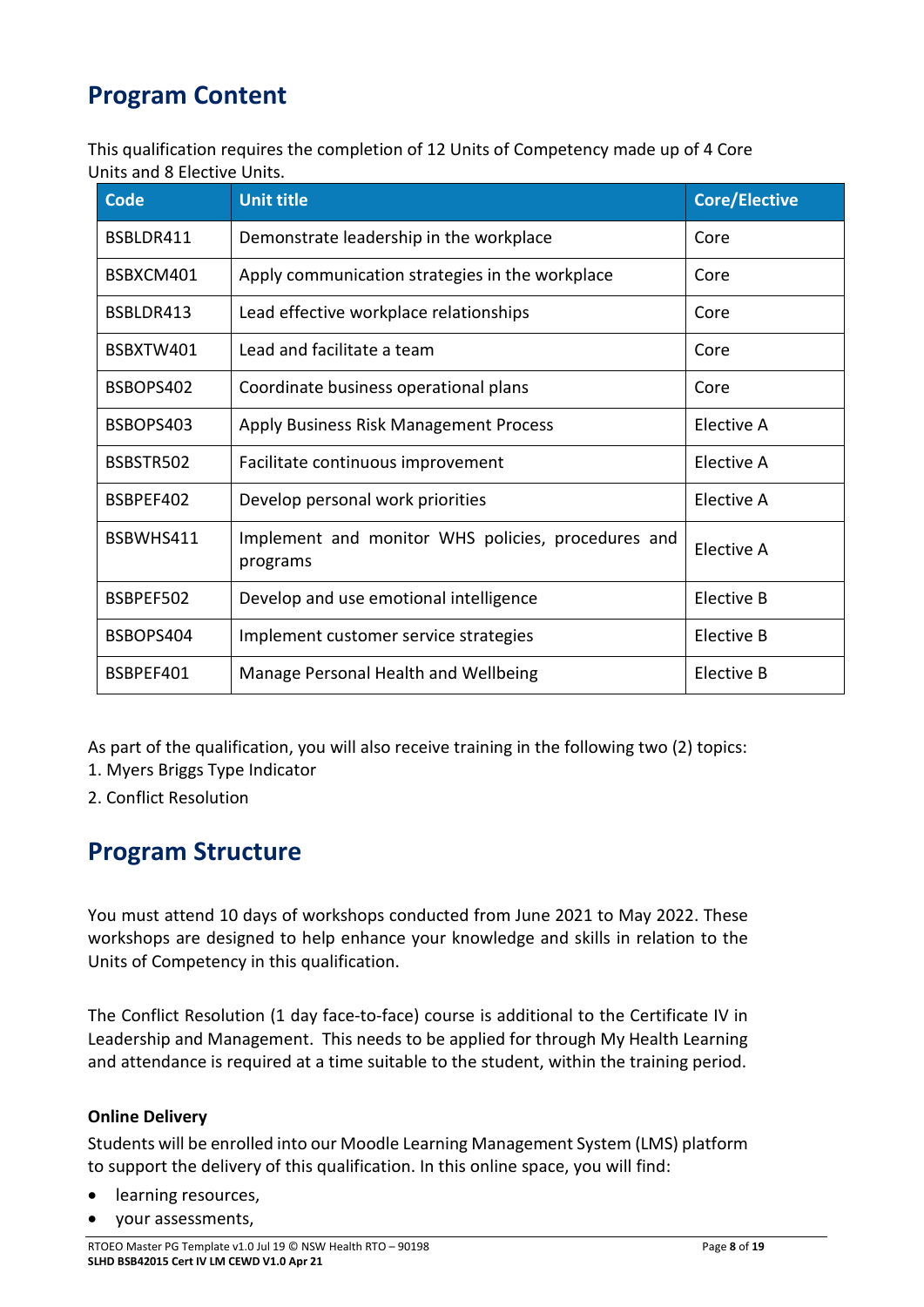- pre-workshop activities and
- online discussion forums for tutorial assistance and to communicate with other students enrolled in the program.

#### **E Learning on My Health Learning (MHL)**

Students are required to complete the following e-learning courses on MHL. Each course must be completed prior to the relevant face to face sessions.

- 206764095 Recruitment Module 1 Pre Selection
- 206764765 Recruitment Module 2 Selection
- 206767071 Recruitment Module 3 Post Selection
- 40380774 Implementing Performance Development
- 396662644 Code of Conduct
- 39966648 Privacy Know Your Boundaries

#### **Workplace-on-the-job learning**

The course will provide you with skills and knowledge that you will be able to apply in the workplace. You are expected to actively look for opportunities to do so as well as discussing such opportunities with your manager. Such activities include:

- Chairing meetings
- Writing reports
- Creating strategies
- Writing briefs
- Creating departmental learning plans
- Conducting risk assessments
- Conducting WHS inspections
- Completion of a continuous improvement project for your department
- Presentation of your continuous improvement project to the course coordinator and Certificate IV Leadership and Management students.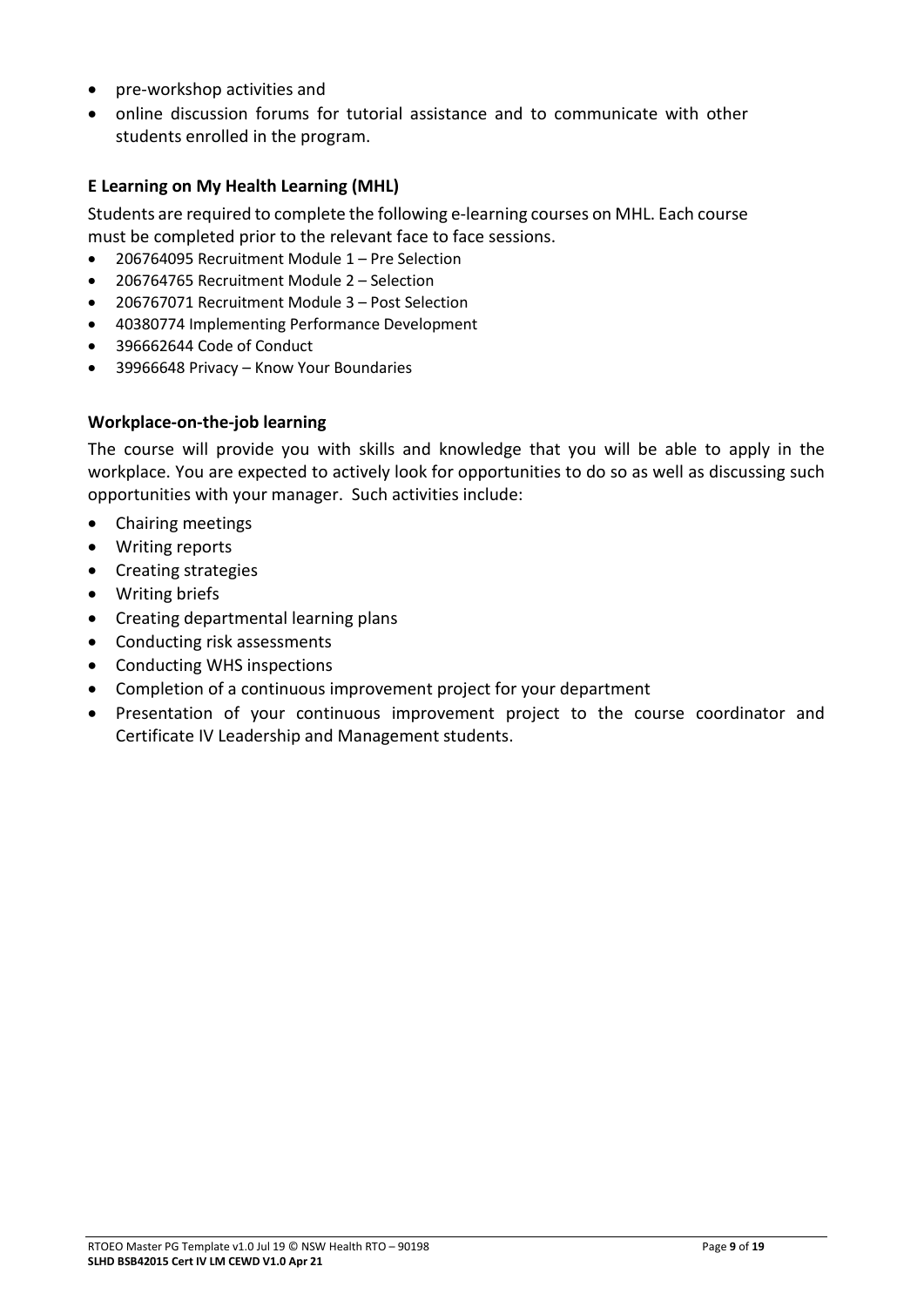# <span id="page-9-0"></span>**Program Scheduling/Timetable**

| <b>Block</b>   | <b>Day</b>                    | <b>Date</b> | <b>Time</b>                                         | <b>Content</b>                                                                                                                                  |
|----------------|-------------------------------|-------------|-----------------------------------------------------|-------------------------------------------------------------------------------------------------------------------------------------------------|
| 1              | Day 1                         | 11.6.21     | 0900 - 1630                                         | Program Orientation - Introduction<br>$\bullet$<br>Moodle<br>$\bullet$<br>BSBPEF402 Develop Personal Work<br>$\bullet$<br>Priorities (Elective) |
|                | Day 2                         | 2.7.21      | $0900 - 1630$                                       | <b>Business Writing</b><br>$\bullet$<br><b>BSBSTR502 Facilitate Continuous</b><br>Improvement (Elective)                                        |
|                | Day 3                         | 16.7.21     | $0900 - 1630$                                       | BSBLDR411 Develop leadership in the<br>$\bullet$<br>workplace<br>BSBLDR413 Lead effective workplace<br>relationships                            |
|                |                               |             |                                                     | Winter Break - Project work and assessment completion for block 1                                                                               |
| $\overline{2}$ | Day 4                         | 3.9.21      | $0900 - 1630$                                       | <b>BSBOPS402 Coordinate business</b><br>operational plan                                                                                        |
|                | Day 5                         | 1.10.21     | $0900 - 1630$                                       | BSBXTW401 Lead and facilitate a<br>$\bullet$<br>team<br><b>MBTI</b><br>$\bullet$                                                                |
|                | Day 6                         | 15.10.21    | $0900 - 1630$                                       | <b>BSBPEF502 Emotional Intelligence</b><br>$\bullet$                                                                                            |
|                | Day 7                         | 5.11.21     | $0900 - 1630$                                       | <b>BSBXCM401 Apply communication</b><br>$\bullet$<br>strategies in the workplace                                                                |
|                | Day 8                         | 26.11.21    | $0900 - 1630$                                       | BSBOPS403 Apply business risk<br>$\bullet$<br>management processes                                                                              |
|                | Day 9                         | 10.12.21    | $0900 - 1630$                                       | BSBWHS411 Implement & Monitor<br>$\bullet$<br>WHS Policies, Procedures & Programs<br>to meet Legislative Requirements                           |
|                |                               |             | Summer break - complete project and assessments due |                                                                                                                                                 |
|                | Day 10                        | 4.2.22      | $0900 - 1630$                                       | BSBOPS404 Implement customer<br>service strategies<br>BSBPEF401 Manage personal health<br>$\bullet$<br>and well being                           |
|                | <b>Marking and completion</b> |             |                                                     |                                                                                                                                                 |

*Program timetable is subject to change. Please consult with the program coordinator for any clarification*.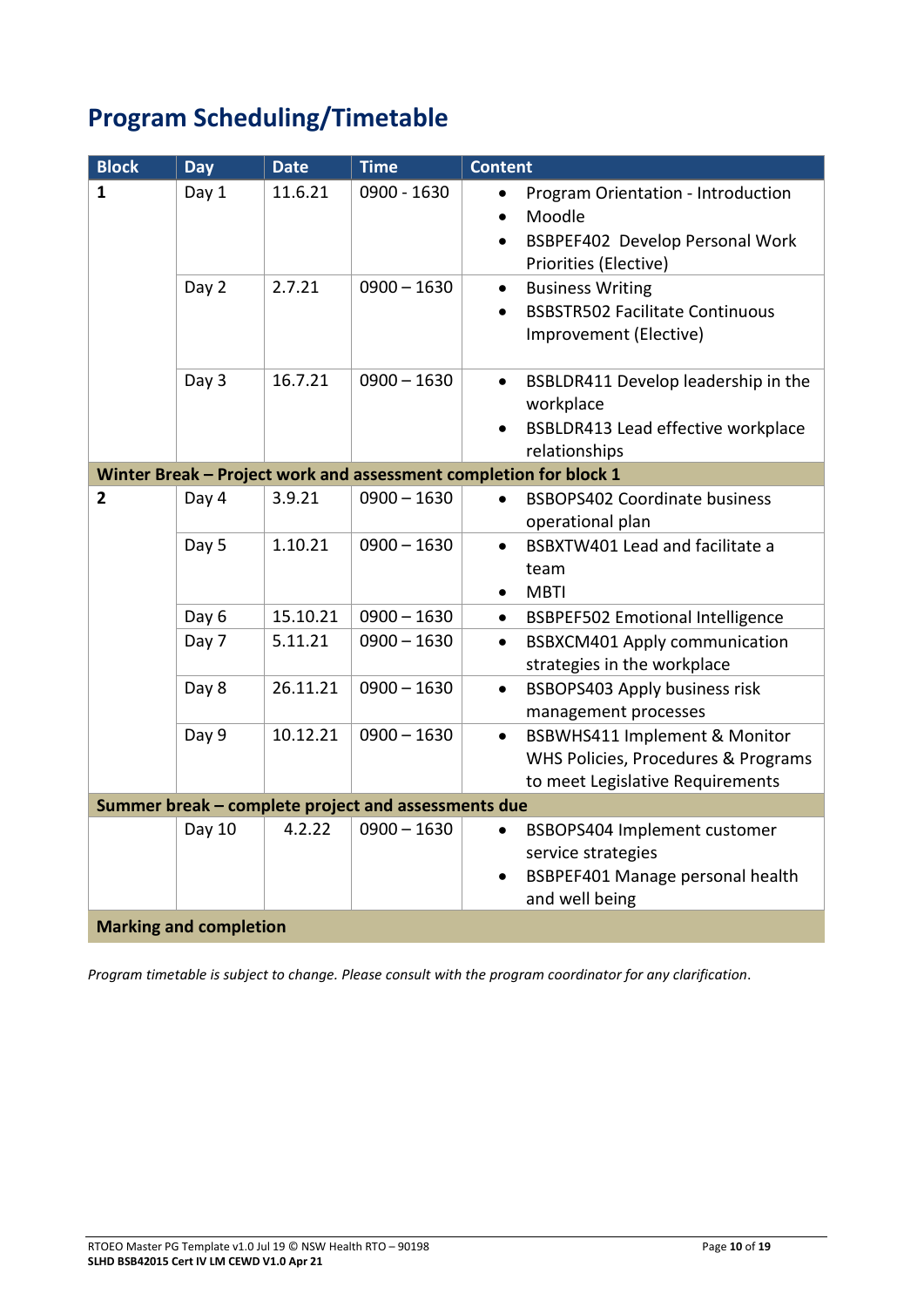### <span id="page-10-0"></span>**Training Location**

Centre for Education and Workforce Development, Sydney LHD, Rozelle Campus

#### <span id="page-10-1"></span>**Assessment Requirements**

To receive the BSB40520 Certificate IV Leadership and management, you must successfully complete all the assessment requirements for the twelve (12) units of competency as outlined in the program content and timetable.

You will be provided with a Student Assessment Workbook for each Unit of Competency (UOC). These workbooks contain detailed information relating to the assessment requirements and outline the tasks which require completion.

You may choose to exit before completion of the full qualification. However, to receive a Statement of Attainment, you must complete all assessment requirements for each UOC.

#### <span id="page-10-2"></span>**Assessment Methods**

The following assessment methods have been adopted for the program:

- Written Activities (short answer questions, scenarios)
- Workplace Projects and Activities
- Workplace evidence (samples of work, etc.)
- Role Play
- Observation (Workplace and/or Simulated Environment Observation)
- Case Studies
- Supervisor/Manager Reports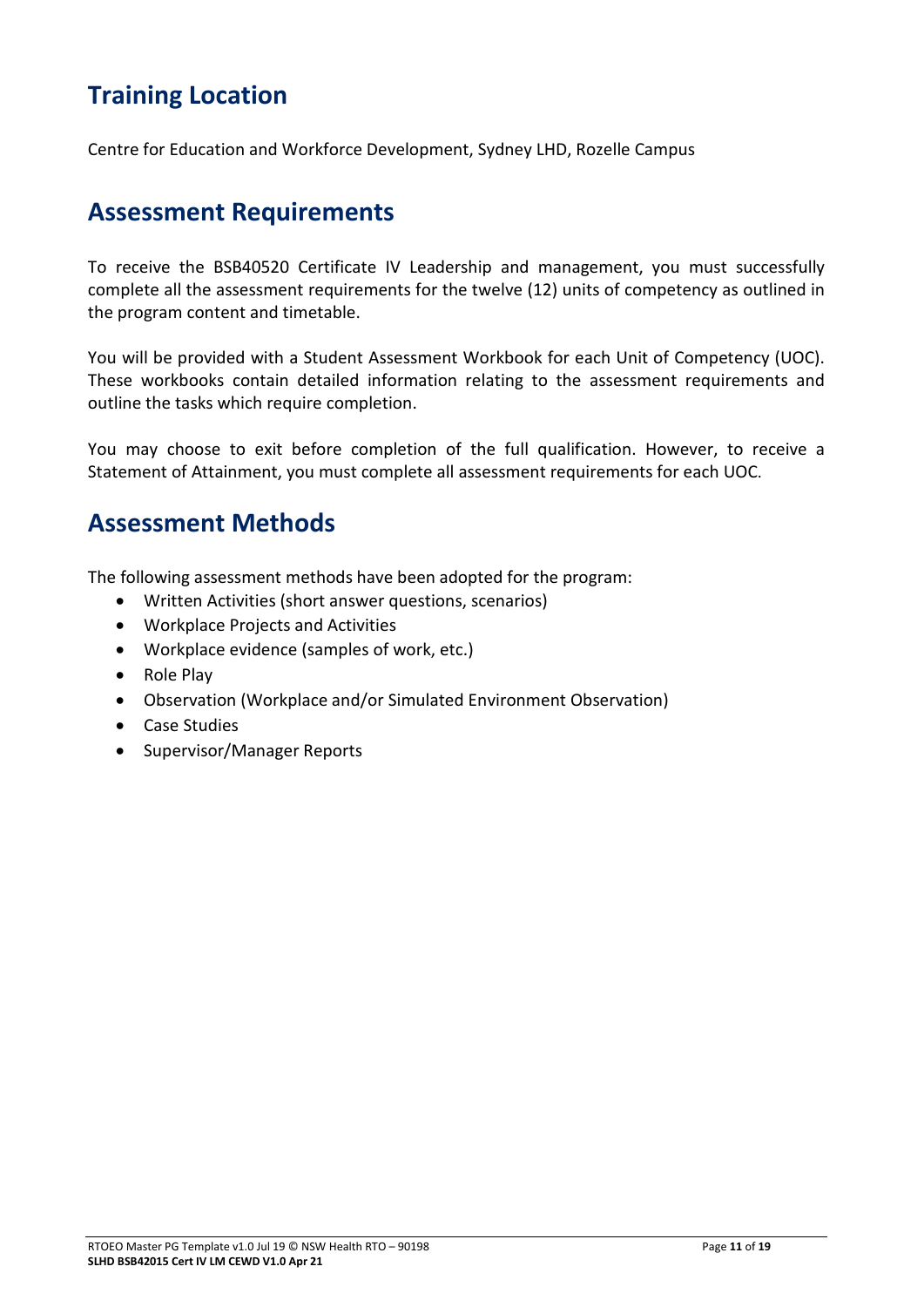#### <span id="page-11-0"></span>**Assessment Plan**

| <b>UOC Code</b>  | <b>UOC Name</b>                         | <b>Workbook</b> | <b>Due Date</b> |
|------------------|-----------------------------------------|-----------------|-----------------|
| <b>BSBPEF402</b> | Develop Personal Work                   | $\mathbf{1}$    |                 |
|                  | Priorities                              |                 | 12 Sept 2021    |
| <b>BSBSTR502</b> | <b>Facilitate Continuous</b>            | $\overline{2}$  | 28 Feb 2022     |
|                  | Improvement                             |                 |                 |
| BSBLDR411        | Develop leadership in                   | 3               | 15 Aug 2021     |
|                  | the workplace                           |                 | 12 Sept 2021    |
| BSBLDR413        | Lead effective                          | $\overline{4}$  |                 |
|                  | workplace relationships                 |                 |                 |
| BSBOPS402        | Coordinate business<br>operational plan | 5               | 6 Mar 2022      |
| BSBXTW401        | Lead and facilitate a                   | 6               | 24 Oct 2021     |
|                  | team                                    |                 |                 |
|                  |                                         |                 |                 |
| BSBPEF502        | <b>Emotional Intelligence</b>           | $\overline{7}$  | 14 Nov 2021     |
|                  |                                         |                 |                 |
| BSBXCM401        | Apply communication                     | 8               | 5 Dec 2022      |
|                  | strategies in the                       |                 |                 |
| BSBOPS403        | workplace<br>Apply business risk        | 9               | 2 Jan 2021      |
|                  | management processes                    |                 |                 |
| BSBWHS411        | Implement & Monitor                     | 10              | 6 Feb 2022      |
|                  | WHS Policies,                           |                 |                 |
|                  | Procedures & Programs                   |                 |                 |
|                  | to meet Legislative                     |                 |                 |
|                  | Requirements                            |                 |                 |
| BSBOPS404        | Implement customer                      | 12              | 6 Mar 2022      |
|                  | service strategies                      |                 |                 |
| BSBPEF401        | Manage personal                         | 11              | 10 Apr 2022     |
|                  | health and well being                   |                 |                 |
|                  |                                         |                 |                 |

### <span id="page-11-1"></span>**Submission of Assessments**

If you are unable to complete the assessment tasks by the due date, you must contact the facilitator, prior to the due date, to negotiate a date for submitting the work and discuss any support needs.

The Academic Progress Procedure will be triggered and your Manager notified if you:

- Fail to submit your assessment on time, without prior approval

You must include all the submission requirements for each assessment workbook All assessment submissions must be typed and answered via the Moodle. Hand written submissions will not be accepted.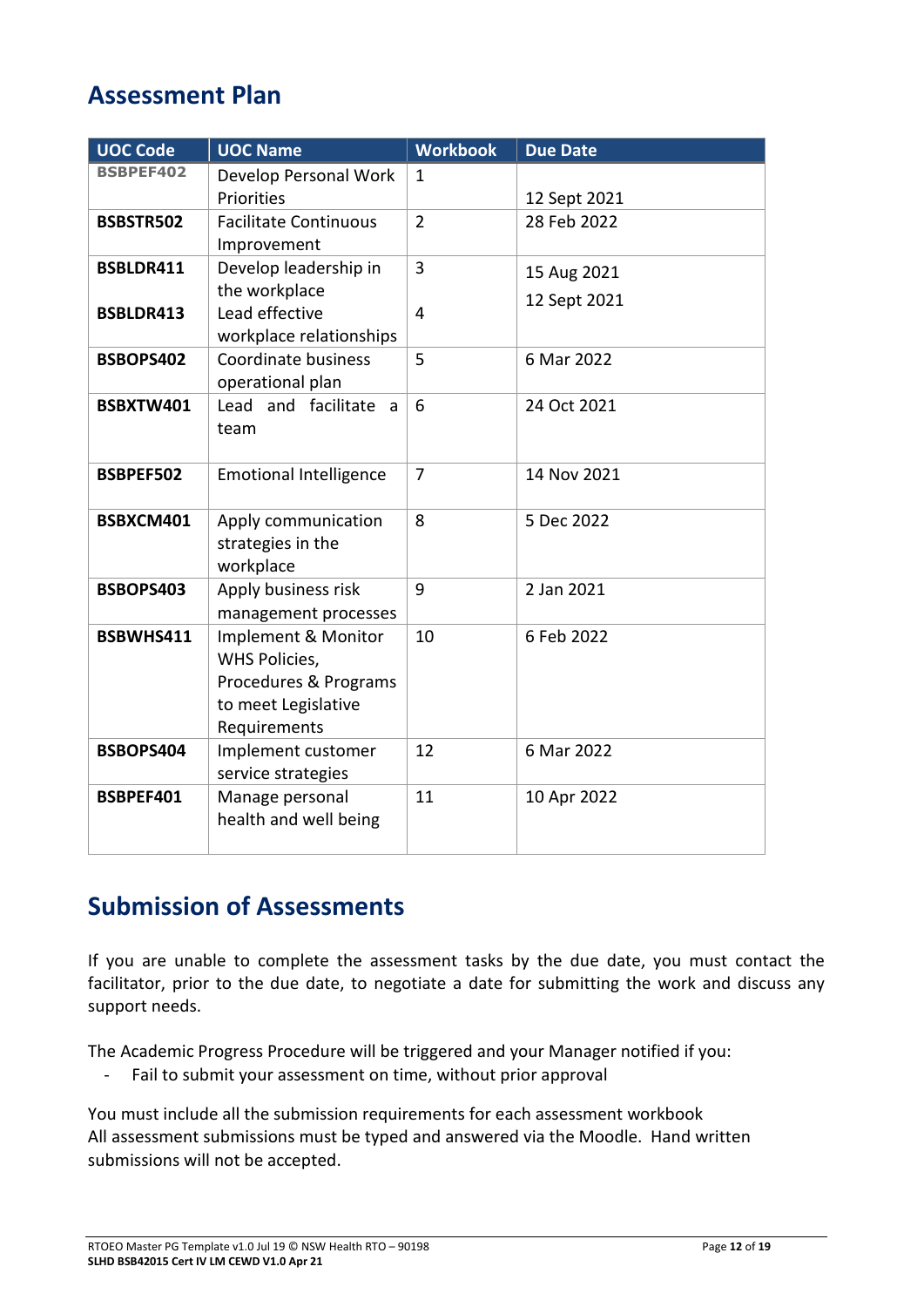#### <span id="page-12-0"></span>**Requesting an Extension**

An extension is a request for additional time to complete program assessment requirements. To be granted an extension you must apply in writing to your program coordinator prior to the assessment due date (except in circumstances that prevent you from doing so). You must include the following information in your request for extension:

- 1. Reasons for your inability to complete the assessment by the original due date
- 2. An extended due date that you will be able to submit the assessment.

The program coordinator will assess the request and grant extension on case by case basis. Only extenuating circumstances will be considered for extension.

#### **Reasonable Adjustment**

Reasonable adjustment means a modification made to the learning environment, training or assessment methods used to enable students with a specific identified need, such as disability, learning difficulty, etc. to access and participate in training on the same basis as those without a disability. The adjustment must be 'reasonable' in that it must not impose unjustifiable hardship on the person or the NSW Health RTO and must not compromise the integrity of the assessment.

Examples of reasonable adjustment could include: providing support to individual students, assistive technology, modifying the assessment process or the format of materials, or adjusting the physical environment.

Make sure you discuss your assessment needs with your Program Coordinator/assessor prior to the assessment.

### <span id="page-12-1"></span>**Recognition of Prior Learning**

Recognition of Prior Learning (RPL) is an assessment process that allows experienced individuals to gain a qualification or SOA by producing evidence of what they already know, can do, or have done.

Applicants interested in claiming recognition for one or more units of competence within this Program should contact the Program Coordinator to discuss eligibility and process requirements.

#### <span id="page-12-2"></span>**Credit Transfer**

Credit Transfer will be granted for any qualification and/or unit(s) of competency (UOCs) that you have previously attained from other RTOs or education providers, and which directly match or are deemed equivalent to UOCs within the program you have enrolled in.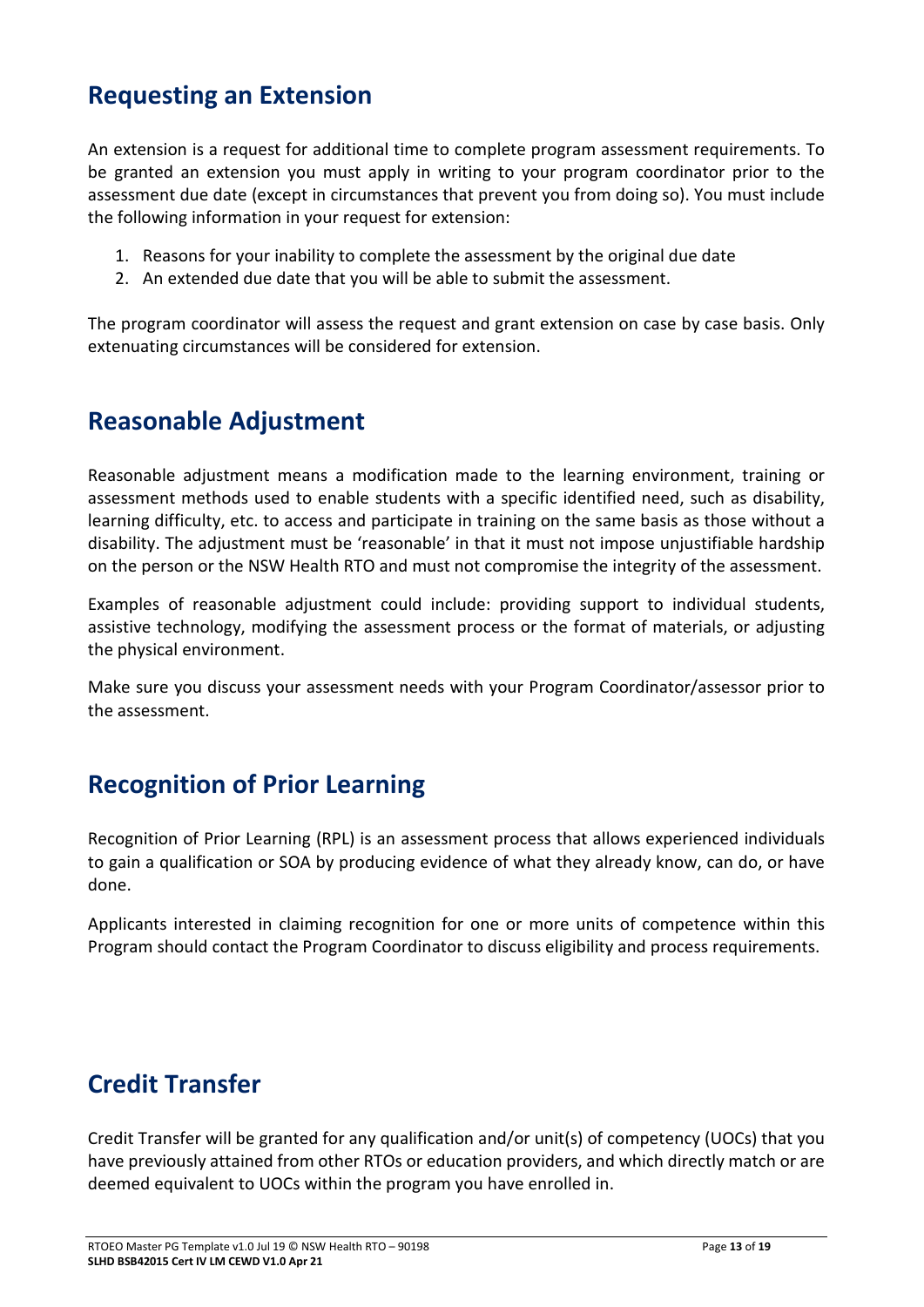To apply for credit transfer, or to find out more, contact your Program Coordinator prior to or on enrolment to discuss arrangements.

### <span id="page-13-0"></span>**Qualification Pathway**

After achieving this qualification, you may undertake: BSB50420 Diploma of Leadership and Management BSB0820 Diploma of Project Management

Upon completion of this program you will have the skills and knowledge to apply for supervisory roles, team lead or management positions.

### <span id="page-13-1"></span>**Exit Pathway**

Students who complete all requirements of the BSB40520 Certificate IV in Leadership and Management will be awarded the full certificate.

A Statement of Attainment will be awarded to students who may withdraw from the program and have completed one or more UOCs. This is called partial completion.

Students who choose to exit before completing a full qualification will only be granted a Statement of Attainment for UOCs completed and marked competent.

A Statement of Attainment will not be issued if all requirements for at least one UOC are not met.

#### <span id="page-13-2"></span>**Withdrawal**

It is recommended that students, who wish to withdraw, must discuss this with the Program Coordinators prior to withdrawing from the program. In exceptional cases, after discussion with the Program Coordinator, the option to defer may be granted.

Students must also complete an APPLICATION to Withdraw. The form must be signed and returned to your Program Coordinator or your Delivery Site Administration Office.

#### <span id="page-13-3"></span>**Academic Misconduct**

All NSW Health RTO staff and students are bound by the NSW Health Code of Conduct.

Academic misconduct is any action or attempted action that may result in creating an unfair academic advantage for oneself or an unfair academic advantage or disadvantage for any other member or members of the academic community. Examples include, but not limited to, cheating, collusion, plagiarism.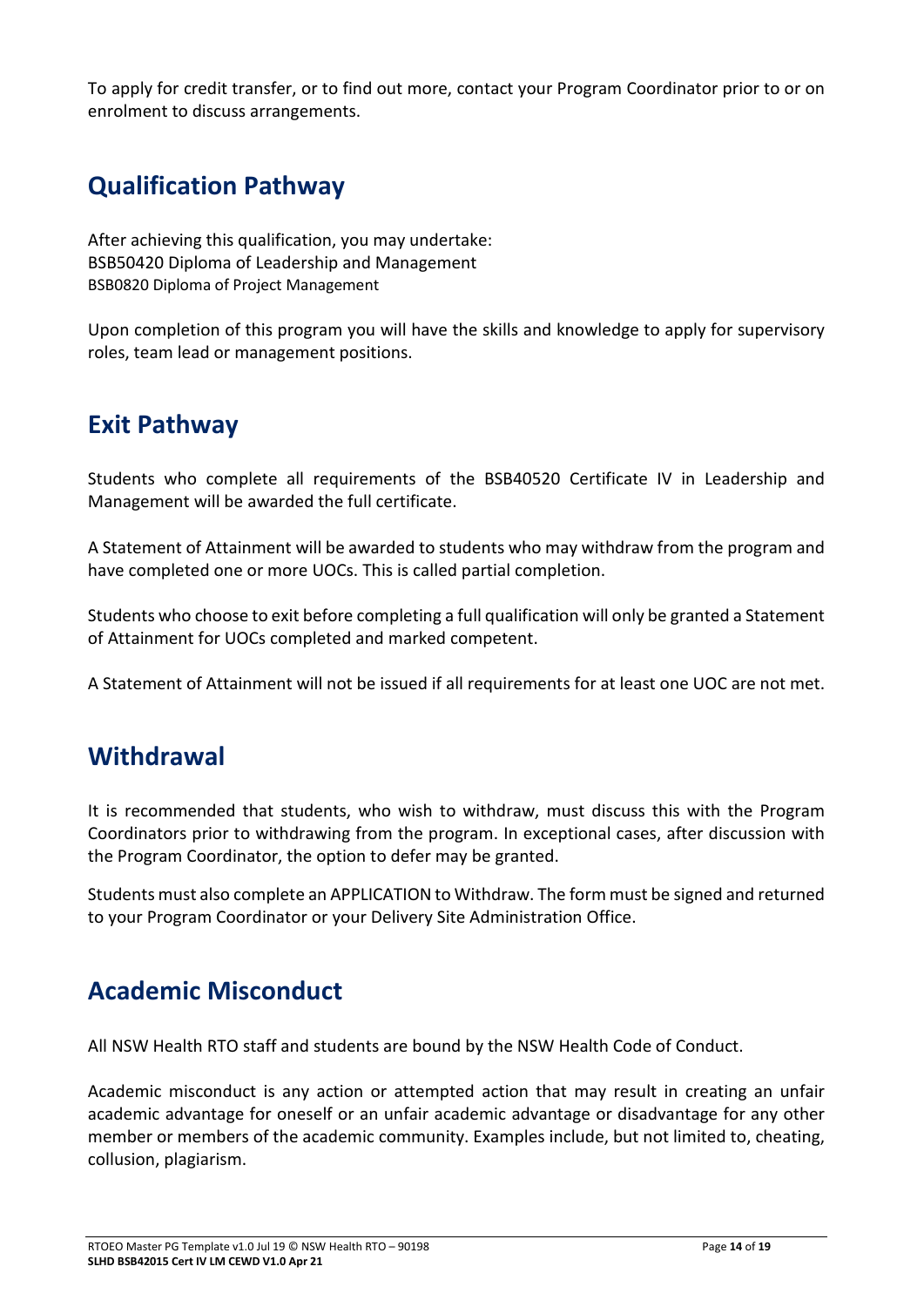NSW Health RTO has no tolerance for academic misconduct. These actions are not permitted and will be penalised. Substantial misconduct will result in dismissal.

NSW Health RTO Student Handbook provide further details on Academic Misconduct. All students should become familiar with this.

#### <span id="page-14-0"></span>**Academic Progress**

All students enrolled in NSW Health RTO Programs are required to meet academic progress requirements as specified in the NSW Health RTO Student Handbook and any additional requirements outlined in this Program Guide.

#### <span id="page-14-1"></span>**Referencing Guidelines**

The Centre for Education and Workforce Development follows the APA Referencing guidelines. This is the most commonly used method of referencing, which uses the Author-Date system. The Referencing Guidelines are provided in the following internet link: <https://apastyle.apa.org/style-grammar-guidelines/citations>

#### **Specific Resources**

You will be provided with access to the Moodle (ESP) where you will find learning resources, guidelines for the course and assessment tasks.

All funded (smart and skilled) students will be supplied with the following textbook: Leadership and Management Theory and Practice  $7<sup>th</sup>$  edition Cole 2019.

#### <span id="page-14-2"></span>**Materials and Equipment**

All funded (smart and skilled) students will be supplied with the following textbook: Leadership and Management Theory and Practice 7<sup>th</sup> edition Cole 2019.

#### <span id="page-14-3"></span>**General Resources**

Sydney Local Health District's Centre for Education and Workforce Development will provide relevant presentations and reference material to students on the 12 face to face workshops. All these can be found on the Moodle.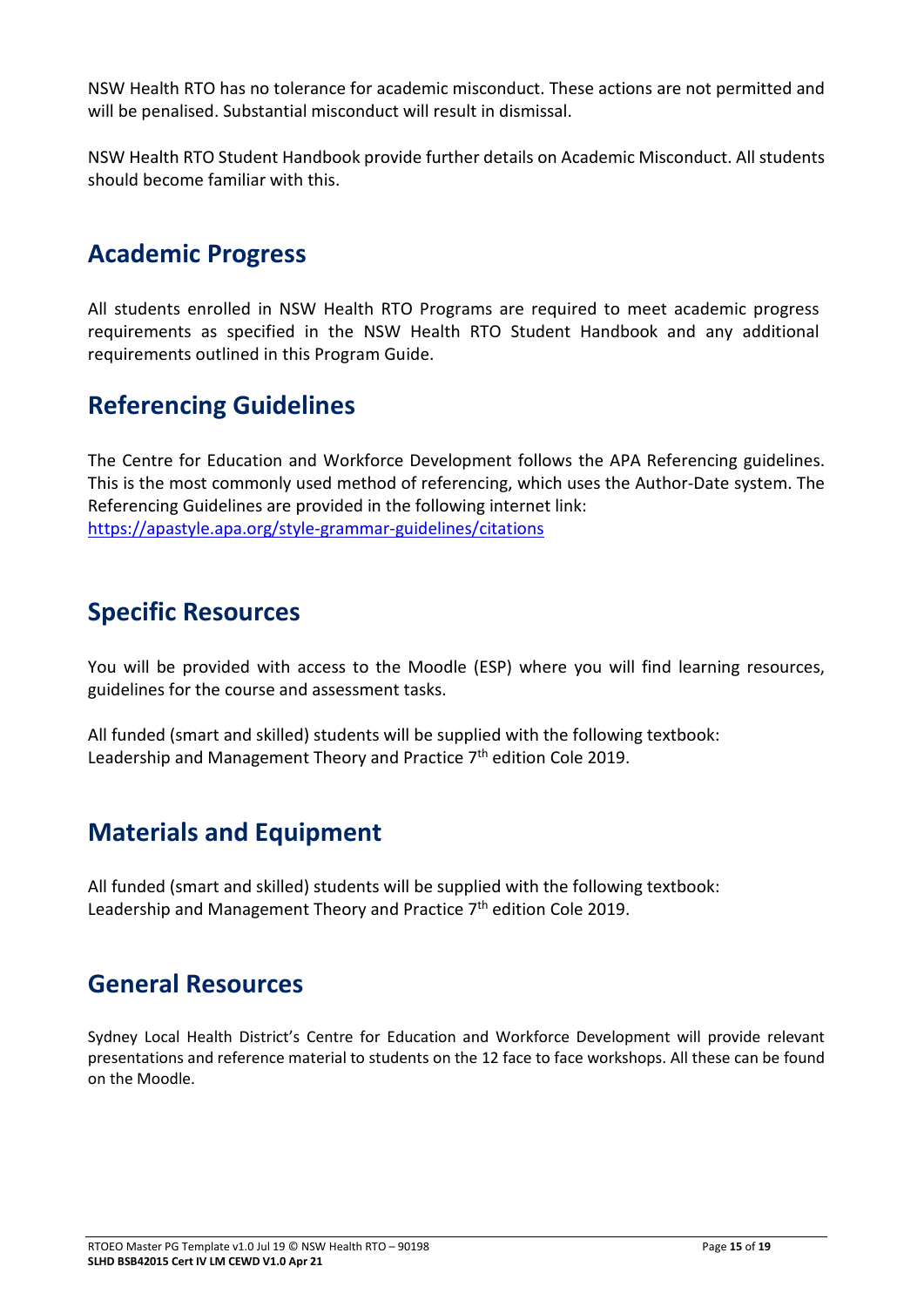### <span id="page-15-0"></span>**Access and Equity Arrangements**

The needs of students are identified upon enrolment in their chosen program of study. During training you may decide that you need additional support or your Trainer/Assessor may identify that you might benefit from additional support.

NSW Health RTO is committed to ensuring that all its students are supported to successfully complete their program. If you believe you require additional support, please do not hesitate to discuss this with your Trainer/Assessor or Program Coordinator.

Information on the student's support needs is gathered through one or more of the following methods:

- Information provided by the student on the application and/or enrolment forms.
- Completion of a formal language, literacy and numeracy skills test and assessment of the results to determine level of student and therefore suitability for program.
- Discussion with the student during their program orientation.
- Gathering information about each students' prior formal and informal learning and encouraging them to seek recognition for this through the RPL process.

#### <span id="page-15-1"></span>**NSW Government Funding Subsidy**

Places in this program **may** be subsidised by the NSW Government. If you are successful in receiving a subsidised place you will be notified by the delivery site administration office. You will be provided with:

- Appropriate information about the Consent Forms and Declarations that need to be signed
- Information about fees and refunds, and
- Any additional information.

You will need to provide identification such as a Drivers Licence or Passport.

Smart and Skilled Student fees for Sydney Local Health District employees will be paid by Sydney Local Health District.

For more information regarding government subsidy please contact your program Coordinator.

For further information on Smart and Skilled, refer to: [www.smartandskilled.nsw.gov.au](http://www.smartandskilled.nsw.gov.au/)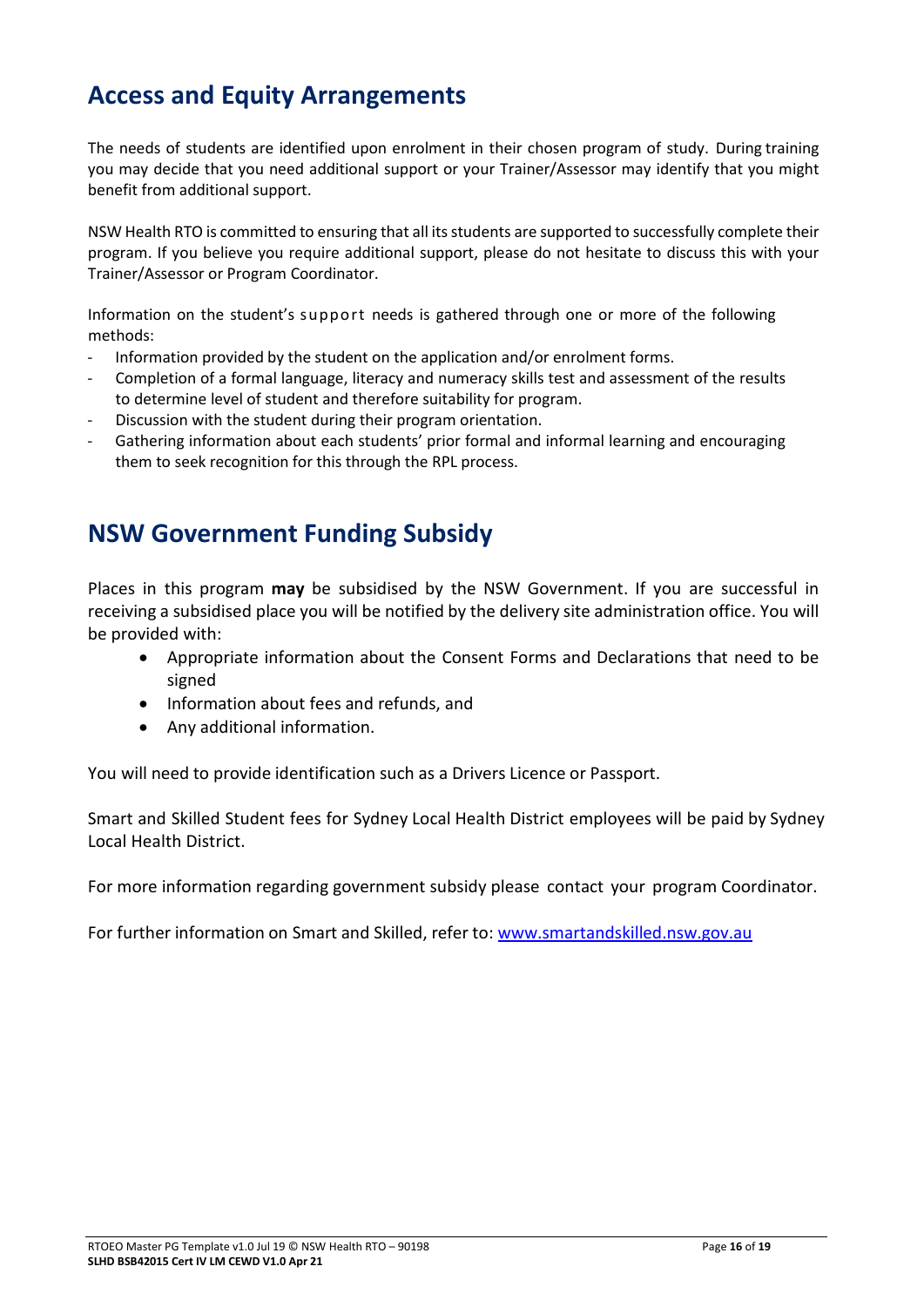#### <span id="page-16-0"></span>**Program Fees, Refunds and Payment Options**

All Smart and Skilled Funded students may be required to pay a Student Contribution Fee. Students will be informed of that fee on confirmation of their Smart and Skilled place. NSW Health may choose to pay this contribution on the student's behalf. Students will be advised of this on confirmation of their place.

### <span id="page-16-1"></span>**Program Enquiries**

If you require any further information, please contact the following program co-ordinators for details:

**Centre for Education and Workforce Development, Sydney Local Health District** Address: Building 301, Entrance Gate A Corner Balmain and Cecily Street LILYFIELD NSW 2040

#### **Program Coordinator** Name: Vicki Nicolaou Title: Senior Workforce Development Consultant Telephone: 87553518 Email: Vicki.nicolaou@health.nsw.gov.au

**Administration** Phone: (02) 8755 3500 Email: SLHD-CEWD@health.nsw.gov.au Intranet: <http://www.slhd.nsw.gov.au/cewd/default.html> Internet: [http://www.health.nsw.gov.au](http://www.health.nsw.gov.au/)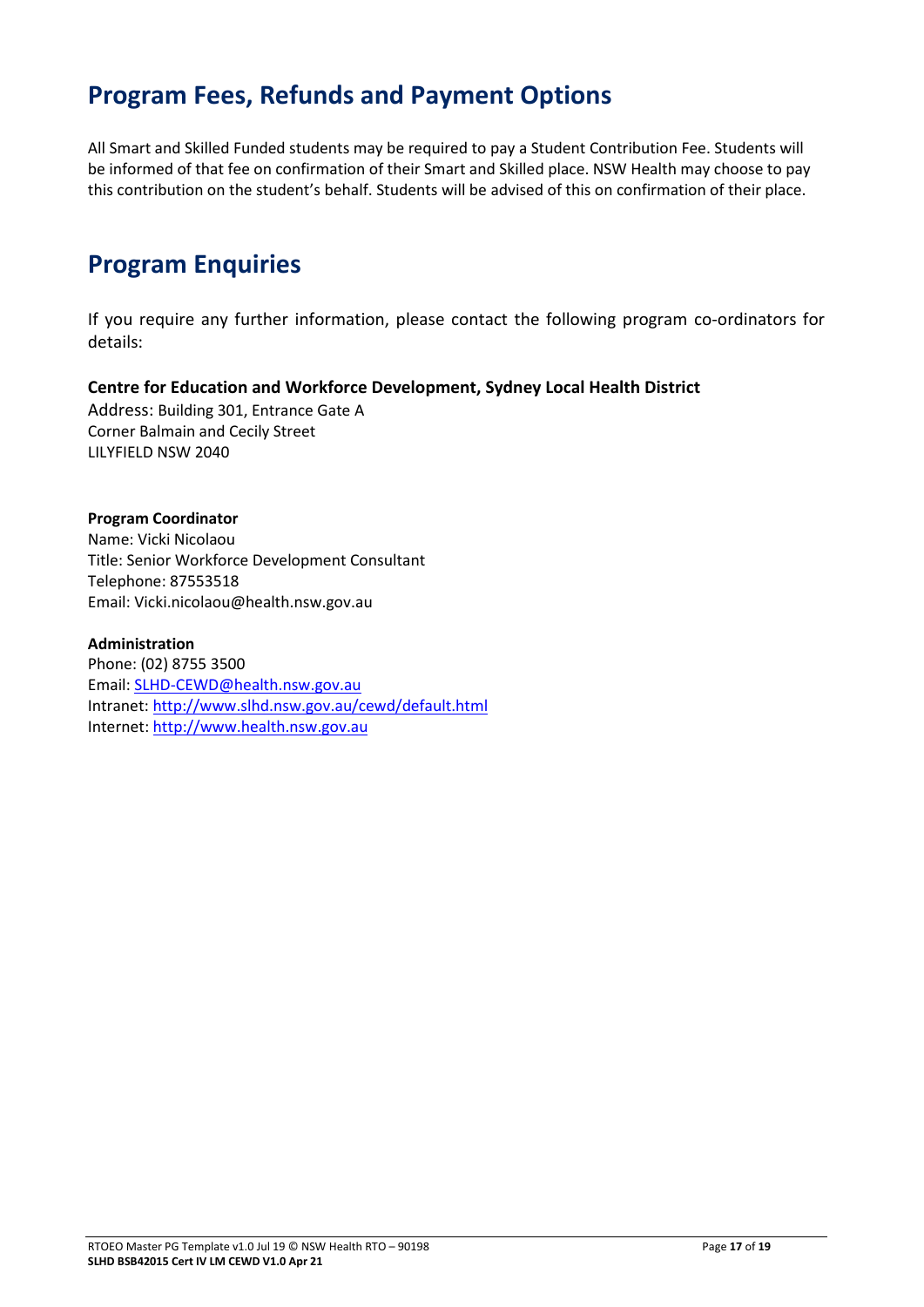# <span id="page-17-0"></span>**Training Plan**

Health **Registered Training** Organisation

RTO Number 90198

*This Training Plan:*

- *Specifies the necessary training and assessment activities that will be provided to the Student*
- *Must be prepared by the Program Coordinator prior to program commencement*
- *Must be completed in collaboration with the student enrolled in each program*
- *Is customised and amended to individual student needs*
- *Can cover a group of Enrolled Students where the training and assessment is similar, subject to individual student requirements*
- *Will be maintained and kept up to date by the Program Coordinators and a copy is provided to the student*
- *Please see the timetable in this Program Guide for the scheduled hours of delivery.*

#### **Student Personal Details (not work details) –** *Student to Complete this Section*

| <b>Full Name</b>                                                |                                                                                                                                                                                                                                                                                                                                                                                                                                                                                                                                                   |  |             |  |  |  |
|-----------------------------------------------------------------|---------------------------------------------------------------------------------------------------------------------------------------------------------------------------------------------------------------------------------------------------------------------------------------------------------------------------------------------------------------------------------------------------------------------------------------------------------------------------------------------------------------------------------------------------|--|-------------|--|--|--|
| <b>Position</b>                                                 |                                                                                                                                                                                                                                                                                                                                                                                                                                                                                                                                                   |  |             |  |  |  |
| <b>Personal Address</b>                                         |                                                                                                                                                                                                                                                                                                                                                                                                                                                                                                                                                   |  |             |  |  |  |
| Phone                                                           | <b>Mobile</b>                                                                                                                                                                                                                                                                                                                                                                                                                                                                                                                                     |  | <b>Work</b> |  |  |  |
| Email                                                           |                                                                                                                                                                                                                                                                                                                                                                                                                                                                                                                                                   |  |             |  |  |  |
| <b>Student Declaration:</b><br>a.<br>b.<br>c.<br>d.<br>e.<br>f. | I the undersigned, agree that:<br>I have been given the opportunity for input into the development of this Training Plan<br>I am aware of, and agree to, my responsibilities as outlined in this Training Plan.<br>I will make every effort to successfully complete the training outlined in this Training Plan.<br>I have received a Program Guide for the training I am undertaking<br>I have received and/or have access to an electronic/online copy of this training plan<br>I will notify the program staff with any changes to my details |  |             |  |  |  |

#### **Student Signature Date signed**

| BSB40520 Certificate IV Leadership and Management - Program Coordinator to Complete |                                                                |  |  |  |  |  |
|-------------------------------------------------------------------------------------|----------------------------------------------------------------|--|--|--|--|--|
| <b>Qualification Code</b>                                                           | BSB40520                                                       |  |  |  |  |  |
| <b>Qualification Title</b>                                                          | Certificate IV in Leadership and Management                    |  |  |  |  |  |
| <b>Training Start Date</b>                                                          | <b>Training Completion Date</b><br>11 June 2021<br>31 May 2022 |  |  |  |  |  |
|                                                                                     |                                                                |  |  |  |  |  |

| <b>Delivery Site Contact Details - Program Coordinator to Complete</b> |                                                               |                                         |  |  |  |  |  |
|------------------------------------------------------------------------|---------------------------------------------------------------|-----------------------------------------|--|--|--|--|--|
| <b>Program Coordinator Name</b>                                        | Vicki Nicolaou                                                |                                         |  |  |  |  |  |
| <b>Position Title</b>                                                  |                                                               | Senior Workforce Development Consultant |  |  |  |  |  |
| Phone:                                                                 | <b>Mobile</b><br>Work<br>87553518<br>$\overline{\phantom{a}}$ |                                         |  |  |  |  |  |
| <b>Email Address</b>                                                   |                                                               | Vicki.Nicolaou@health.nsw.gov.au        |  |  |  |  |  |
| <b>Program Coordinator Signature</b>                                   | Date signed                                                   |                                         |  |  |  |  |  |

| <b>Customisation Details - Program Coordinator to Complete with the Student</b>                                                                                        |                                                                             |                         |  |  |  |  |  |
|------------------------------------------------------------------------------------------------------------------------------------------------------------------------|-----------------------------------------------------------------------------|-------------------------|--|--|--|--|--|
| Does the Student need additional support to achieve the<br>qualification? If yes, indicate the issue/s identified and<br>what support and assistance will be provided? | Issue/s identified:                                                         | Support and assistance: |  |  |  |  |  |
| $\Box$ Yes<br>$\Box$ No                                                                                                                                                |                                                                             |                         |  |  |  |  |  |
| What learning materials and resources will be provided<br>to the Student by the RTO?                                                                                   | Leadership & Management: Theory and Practice, 7 <sup>th</sup> ed, Cole 2019 |                         |  |  |  |  |  |